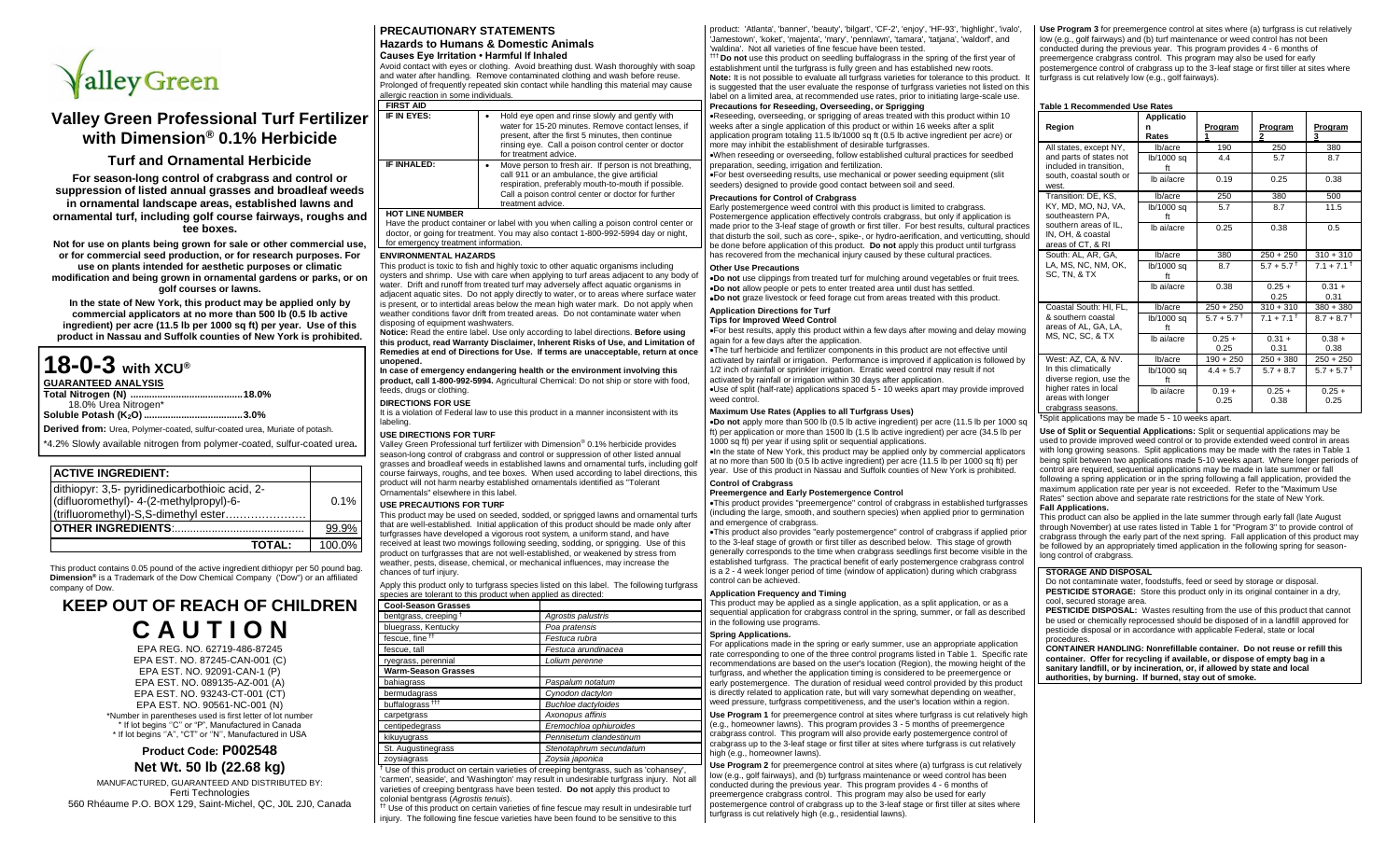#### uniformly over the treatment area. More uniformity of application can usually be achieved by applying one-half of the required amount of product over the treatment area and then applying the remaining one-half in a different direction (e.g., at a right angle to the previous direction). Avoid streaking, skips, or overlaps during application. Check equipment frequently to verify calibration and proper functioning.

#### **Use Directions for Landscape Ornamentals**

Valley Green Professional turf fertilizer with Dimension 0.1% herbicide provides preemergence control or suppression of listed annual grass and broadleaf weeds in plantings of ornamental plants listed on this label. This product may be applied in ornamental gardens, parks, golf courses and residential areas where ornamental plants are grown for aesthetic purposes. Apply this product with a properly calibrated spreader that will provide uniform particle distribution. Follow instructions in the "Application Instructions and Equipment" section above.

#### **Use Rates**

| <b>Pounds of</b><br>Pounds of                                                            |  |  |  |  |  |
|------------------------------------------------------------------------------------------|--|--|--|--|--|
| application rates per year given below are not exceeded.                                 |  |  |  |  |  |
| spring application or in the spring after a fall application, provided maximum           |  |  |  |  |  |
| weeks apart. Sequential applications may be made in the late summer following a          |  |  |  |  |  |
| application, divide the rate in the following table into separate applications made 5-10 |  |  |  |  |  |
| extended weed control in areas with long growing seasons. To make a split                |  |  |  |  |  |
| sequential applications may be used to provide improved weed control or to provide       |  |  |  |  |  |
| This product may be applied as a single application or split application. Split or       |  |  |  |  |  |

**Product/100 sq ft †**

**Product/Acre Product/1000 sq ft**  $115(18.4 \text{ oz})$ **†** Rate based on an area of 100 sq ft for treatment of small areas.

#### **Maximum Use Rates**

•**Do not** apply more than 500 lb (0.5 lb active ingredient) per acre (11.5 lb per 1000 sq ft) per application or more than 1500 lb (1.5 lb active ingredient) per acre (34.5 lb per 1000 sq ft) per year if using split or sequential applications. •In the state of New York, this product may be applied only by commercial applicators at no more than 500 lb (0.5 lb active ingredient) per acre (11.5 lb per 1000 sq ft) per year. Use of this product in Nassau and Suffolk counties of New York is prohibited.

#### **Application Timing and Recommendations**

Valley Green Professional turf fertilizer with Dimension® 0.1% herbicide is effective as a preemergence herbicide, but will not control established weeds. Applications to mulched areas or bare ground must be made prior to weed seed germination. The best weed control is obtained when applied to soil that is free of clods, weeds and debris such as leaves. Existing weedy vegetation may be controlled by hand weeding, cultivation or using postemergence herbicides prior to application.

#### **Tips for Improved Weed Control**

•The herbicide and fertilizer components in this product are not effective until activated by rainfall or irrigation. Performance is improved if application is followed by 1/2 inch of rainfall or sprinkler irrigation. Erratic weed control may result if not activated by rainfall or irrigation within 30 days after application. •Avoid disturbance of treated areas. Loss of weed control may result if the treated soil surface is disturbed by soil mixing or tillage.

#### **Use Precautions**

•Apply this product only to established ornamentals. •**Do not** apply this product directly to bare roots of ornamental plants as injury may

result. •**Do not** incorporate this product into soil. Dilution of active ingredient and possible

injury to plant roots may occur. •**Do not** apply to soil around ornamental plants that are under stress resulting from

drought, flooding, excessive fertilizer or soil salts, wind injury, hail, frost damage, winter injury, injury from previously applied pesticides, or damage due to insects, nematodes or disease.

•To avoid foliar damage to ornamentals, irrigate immediately after application to remove any herbicide granules adhering to foliage.

•**Do not** apply under conditions that would affect uniformity of application or distribution on the soil surface. Uneven product distribution will result in uneven weed control. Application under windy conditions can result in uneven distribution or cause herbicide granules to drift from the intended treatment area. •**Do not** graze livestock or feed forage cut from areas treated with this product.

#### **Weeds Controlled or Suppressed**

Used as directed, Valley Green Professional turf fertilizer with Dimension® 0.1% herbicide will control crabgrass and control or suppress other listed grass and broadleaf weeds when applied prior to their germination. **Refer to "Use Directions for Turf" section for a complete listing of weeds controlled or suppressed.** This product will not control established broadleaf weeds or grasses, except for crabgrass in early stages of development. The area to be treated should be free of weeds prior to application.

#### **Tolerant Ornamentals**

The ornamentals listed below have shown tolerance to this product when applied according to directions in this label. However, this product has not been tested or according to directions in this label. However, this product has not been tested on all ornamental species, all cultivars of species on this label, or under all possible growing

|                          |                                   | according to directions in this label. However, this product has not been tested on all<br>ornamental species, all cultivars of species on this label, or under all possible growing       | coreopsis                   | Coreopsis spp.                     | moonbeam                                                                                                                                                    |
|--------------------------|-----------------------------------|--------------------------------------------------------------------------------------------------------------------------------------------------------------------------------------------|-----------------------------|------------------------------------|-------------------------------------------------------------------------------------------------------------------------------------------------------------|
|                          |                                   | conditions. For species or cultivars not listed, it is recommended that a few plants in a                                                                                                  | corn flower                 | Centaurea spp                      |                                                                                                                                                             |
|                          |                                   | limited area be treated and observed for tolerance under local growing conditions prior                                                                                                    |                             |                                    |                                                                                                                                                             |
| to large-scale use.      |                                   |                                                                                                                                                                                            | cotoneaster                 | Cotoneaster apiculatus             |                                                                                                                                                             |
|                          |                                   |                                                                                                                                                                                            | coyotebrush                 | Baccharis pilularis                |                                                                                                                                                             |
|                          |                                   |                                                                                                                                                                                            | cycads                      | Cycads revoluta                    |                                                                                                                                                             |
| <b>Common Name</b>       | <b>Botanical Name</b>             | <b>Tolerant Cultivars</b>                                                                                                                                                                  | cypress, bald               | Taxodium distichum                 |                                                                                                                                                             |
| abelia, dwarf            | Abelia X grandiflora              | nana                                                                                                                                                                                       | cypress, Italian            | <b>Cupressus sempervirens</b>      | glauca                                                                                                                                                      |
| ajuga                    | Ajuga reptans<br>Ajuga genevensis | bronze<br>bronze beauty                                                                                                                                                                    | cypress, Japanese           | Chamaecyparis obtusa               | gracilis                                                                                                                                                    |
| almond, flowering        | Prunus gladulosa                  |                                                                                                                                                                                            | false                       |                                    |                                                                                                                                                             |
| apple $1$                | Malus pumila                      |                                                                                                                                                                                            | cypress, leyland            | Cupressocyparis leylandii          |                                                                                                                                                             |
| arborvitae               | Thuja occidentalis                | nigra                                                                                                                                                                                      | daffodil                    | Narcissus spp.                     | King Alfred                                                                                                                                                 |
|                          |                                   | pyramidalis<br>smaragh<br>techny<br>woodwardii                                                                                                                                             | daylilly<br>dianthus (sweet | Hemerocallis spp.<br>Dianthus spp. | aztec gold<br>bright yellow (hybrid)<br>single gold (evergreen)<br>wilsonís yellow                                                                          |
| arborvitae, golden       | Thuja orientalis                  |                                                                                                                                                                                            | william)                    |                                    |                                                                                                                                                             |
| aster, Chinese           | Callistephus chinensis            | dwarf queen                                                                                                                                                                                | delphinium                  | Delphinium spp.                    | magic fountain                                                                                                                                              |
| ash, green               | Fraxinus pennsylvanica            |                                                                                                                                                                                            | dogwood                     | Cornus florida                     |                                                                                                                                                             |
| ash, mountain            | Sorbus aucuparia                  |                                                                                                                                                                                            | dogwood, American           | Cornus sericea                     | flavarimaea                                                                                                                                                 |
| ash, purple              | Fraxinus americana                |                                                                                                                                                                                            | douglas fir                 | Pseudotsuga menziesii              |                                                                                                                                                             |
| azalea                   | Rhododendron spp.                 | Brilliant, buccaneer, carror                                                                                                                                                               | dusty miller                | Senecio cineraria                  |                                                                                                                                                             |
|                          |                                   | chimes (belgian), elsie lee                                                                                                                                                                | elm, drake                  | Ulmus parvifolia                   |                                                                                                                                                             |
|                          |                                   | Exbury, fashion, hardijzer<br>beauty<br>hershey red, higasa,<br>hinocrimson<br>holland (hybrid), marion<br>lee<br>northern lights, orange<br>cup<br>orchid lights, snow,<br>southern charm | euonymus                    | Euonymus fortunei                  | argenteo-variegata<br>auereo-marginata<br>colorata<br>emerald gaiety<br>emerald ën gold<br>gold edge<br>gold princess<br>silver king<br>tricolor<br>vegetus |
| azalea, flame            | Rhododendron                      |                                                                                                                                                                                            | fan palm, European          | Chamaerops humilis                 |                                                                                                                                                             |
|                          | calendulaceum                     |                                                                                                                                                                                            | fan palm, Mexican           | Washingtonia robusta               |                                                                                                                                                             |
| azalea, kirishima        |                                   |                                                                                                                                                                                            | fern (various)              | Asparagus spp.                     |                                                                                                                                                             |
| bamboo, heavenly         |                                   |                                                                                                                                                                                            | fescue                      | Festuca glauca                     |                                                                                                                                                             |
| barberry                 | Berberis thunbergii               | aurea                                                                                                                                                                                      | fetterbush                  | Leucothoe fontanesiana             | rainbow                                                                                                                                                     |
|                          |                                   | dwarf pigmy<br>green                                                                                                                                                                       | ficus                       | Ficus retusa                       | nitidia                                                                                                                                                     |
|                          |                                   | kobold                                                                                                                                                                                     | fir fraser                  | Abies fraseri                      |                                                                                                                                                             |
|                          |                                   | pygmy red                                                                                                                                                                                  | forsythia                   | Forsythia X intermedia             | Arnold dwarf                                                                                                                                                |
|                          |                                   | rose glow                                                                                                                                                                                  |                             |                                    | bronxensis dwarf                                                                                                                                            |
| barberry, purple         |                                   | atropurpurea                                                                                                                                                                               |                             |                                    | lynwood gold                                                                                                                                                |
| basket flower            | Gaillardia grandiflora            |                                                                                                                                                                                            |                             |                                    | meadowlark                                                                                                                                                  |
| bearberry (common)       | Arctostaphylos uva-ursi           | Massachusetts                                                                                                                                                                              |                             | <b>Spring Glory</b>                | weeping                                                                                                                                                     |
| bee balm                 | Monarda didyma                    |                                                                                                                                                                                            | fuchsia                     | Fuchsia spp.                       |                                                                                                                                                             |
| begonia                  | Begonia spp.                      |                                                                                                                                                                                            | galium                      | Galium ordoratum                   |                                                                                                                                                             |
| birch, river             | Betula nigra                      |                                                                                                                                                                                            | gardenia                    | Gardenia jasminoides               | mystery                                                                                                                                                     |
| blackeyed Susan          | Rudbeckia hirta                   | goldstrum                                                                                                                                                                                  |                             |                                    | radicans                                                                                                                                                    |
| blanket flower           | Gaillardia spp.                   |                                                                                                                                                                                            | geranium                    | Pelargonium X hortorum             |                                                                                                                                                             |
| blueberry <sup>+</sup>   | Vaccinium spp.                    | bluecrop                                                                                                                                                                                   | gum                         | Eucalyptus citriodora              |                                                                                                                                                             |
|                          |                                   | blue jay<br>jersey<br>north blue<br>northland                                                                                                                                              | hawthorn                    | Crataegus spp.                     | cockspur white<br>crimson cloud<br>enchantress<br>Jack Evans<br>Washington white                                                                            |
| bottlebrush              | Callistemon citrinus              |                                                                                                                                                                                            | heather, twisted            | Erica cinerea                      | Mediterranean pink                                                                                                                                          |
| boxwood, Japanese        |                                   | japonica                                                                                                                                                                                   | hemlock, Canada             | Tsuga canadensis                   |                                                                                                                                                             |
| boxwood, weller          | <b>Buxus sempervirens</b>         |                                                                                                                                                                                            | hibiscus                    | Hibiscus spp                       | blue bird                                                                                                                                                   |
| broom                    | Cytisus spp.                      | moonlight                                                                                                                                                                                  |                             |                                    | brilliant                                                                                                                                                   |
|                          | Genista pilosa                    | Vancouver gold                                                                                                                                                                             |                             |                                    | hula girl                                                                                                                                                   |
| bugle carpet<br>camellia | Camellia japonica                 | debutante<br>mathotiana supreme<br>chansonette                                                                                                                                             | holly                       | llex spp.<br>llex X meserveae      | blue boy, blue girl,<br>burfodii, china girl,<br>compacta, forsteri, hellerie<br>Japanese northern beauty                                                   |
|                          | Camellia sasangua                 |                                                                                                                                                                                            |                             | Ilex X attenuata                   | Needlepoint, Nellie R.                                                                                                                                      |
| candy tuft               | Iberis spp.                       | snow white                                                                                                                                                                                 |                             |                                    | <b>Stevens</b>                                                                                                                                              |
| carex, variegated        | Carex                             |                                                                                                                                                                                            |                             |                                    | Savannah                                                                                                                                                    |
| cedar, red               | Juniperus virginiana              |                                                                                                                                                                                            | holly, Chinese              | llex cornuta                       |                                                                                                                                                             |
| celosia                  | Celosia spp.                      |                                                                                                                                                                                            | holly, Japanese             | Ilex crenata                       |                                                                                                                                                             |
| centaura                 | Centaurea montana                 |                                                                                                                                                                                            | holly, yaupon               | Ilex vomitoria                     |                                                                                                                                                             |
| cockscomb, plumosa       | Celosia cristata                  | scarlet plumosa                                                                                                                                                                            |                             |                                    |                                                                                                                                                             |

coleus *Coleus blumei* red kewpie columbine *Aguilegia* spp.

copper leaf *Acalypha wilkesiana*

#### **Weeds Controlled or Suppressed Spring Applications**

When applied preemergence (prior to germination) for control of crabgrass in the spring, this product will also control or suppress the following weeds at application

rates given in the Table 1 above:

Grasses<br>barlev

| barley                                             | Hordeum spp.                           |
|----------------------------------------------------|----------------------------------------|
| barnyardgrass                                      | Echinochloa crus-galli                 |
| bluegrass, annual                                  | Poa annua                              |
| brome                                              | Bromus spp.                            |
| crabgrass, large                                   | Digitaria sanguinalis                  |
| crabgrass, smooth                                  | Digitaria ischaemum                    |
| crabgrass, Southern                                | Digitaria ciliaris                     |
| crowfootgrass <sup>+</sup>                         | Dactyloctenium aegyptium               |
| dallisgrass (seedling)                             | Paspalum dilatatum                     |
| goosegrass                                         | Eleusine indica                        |
| foxtail, green                                     | Setaria verdi                          |
| foxtail, yellow                                    | Setaria faberi                         |
| kikuyugrass <sup>†</sup>                           | Pennisetum clandestinum                |
| oats, wild                                         | Avena fatua                            |
| ryegrass                                           | Lolium spp.                            |
| (annual & perennial)                               |                                        |
| sandbur                                            | Cenchrus spp.                          |
| smutgrass                                          | Sporobolus indicus                     |
|                                                    |                                        |
| <b>Broadleaf Weeds</b><br>bittercress <sup>†</sup> |                                        |
| carpetweed                                         | Cardamine spp.<br>Mollugo verticillata |
| chickweed <sup>+</sup>                             | Stellaria spp.                         |
| geranium, Carolina <sup>†</sup>                    | Geranium carolinianum                  |
| henbit                                             | Lamium spp.                            |
| knotweed, prostrate                                | Polygonum aviculare                    |
| lespedeza, common <sup>+</sup>                     | Lespedeza striata                      |
| marestail                                          | Conyza canadensis                      |
| medic, black                                       | Medicago lupulina                      |
| mustard                                            | Brassica spp.                          |
| oxalis, buttercup                                  | Oxalis pes-caprae                      |
| pineappleweed <sup>†</sup>                         | Matricaria matricarioides              |
| pigweed, redroot                                   | Amaranthus retroflexus                 |
| parsley-piert <sup>†</sup>                         | Alchemilla arvensis                    |
| purslane, common                                   | Portulaca oleracea                     |
| rocket, London                                     | Sisymbrium irio                        |
| shepherdspurse                                     | Capsella bursa-pastoris                |
| speedwell, corn <sup>+</sup>                       | Veronica arvensis                      |
| spurge, garden                                     | Euphorbia hirta                        |
| spurge, prostrate                                  | Euphorbia humistrata                   |
| spurge, spotted                                    | Euphorbia maculata                     |
| woodsorrel, creeping                               | Oxalis corniculata                     |
| woodsorrel, yellow                                 | Oxalis stricta                         |
| <sup>†</sup> Suppression only                      |                                        |

#### **Fall Applications**

When applied preemergence (prior to germination) in late summer through early fall (late August through November) this product will control or suppress the following weeds in addition to providing preemergence control of crabgrass in the following spring

| bluegrass, annual  | Poa annua                 |
|--------------------|---------------------------|
| bittercress        | Cardamine spp.            |
| chickweed          | Stellaria spp.            |
| henbit             | Lamium spp.               |
| geranium, Carolina | Geranium carolinianum     |
| parsley-piert      | Alchemilla arvensis       |
| pineappleweed      | Matricaria matricarioides |
| shepherdspurse     | Capsella bursa-pastoris   |
|                    |                           |

#### **Application Instructions and Equipment**

This product may be applied with drop or rotary-type spreaders designed to apply granular herbicides. For best results, apply this product evenly and uniformly avoiding streaking, skips or overlaps. Avoid the use of spreaders that tend to apply granules in narrow rows or concentrated bands. Calibrate the spreader according to the manufacturer's directions. Initial spreader settings may require adjustment to deliver the recommended application rate under actual application conditions. The desired calibration setting may be marked or recorded for future reference. Apply this product